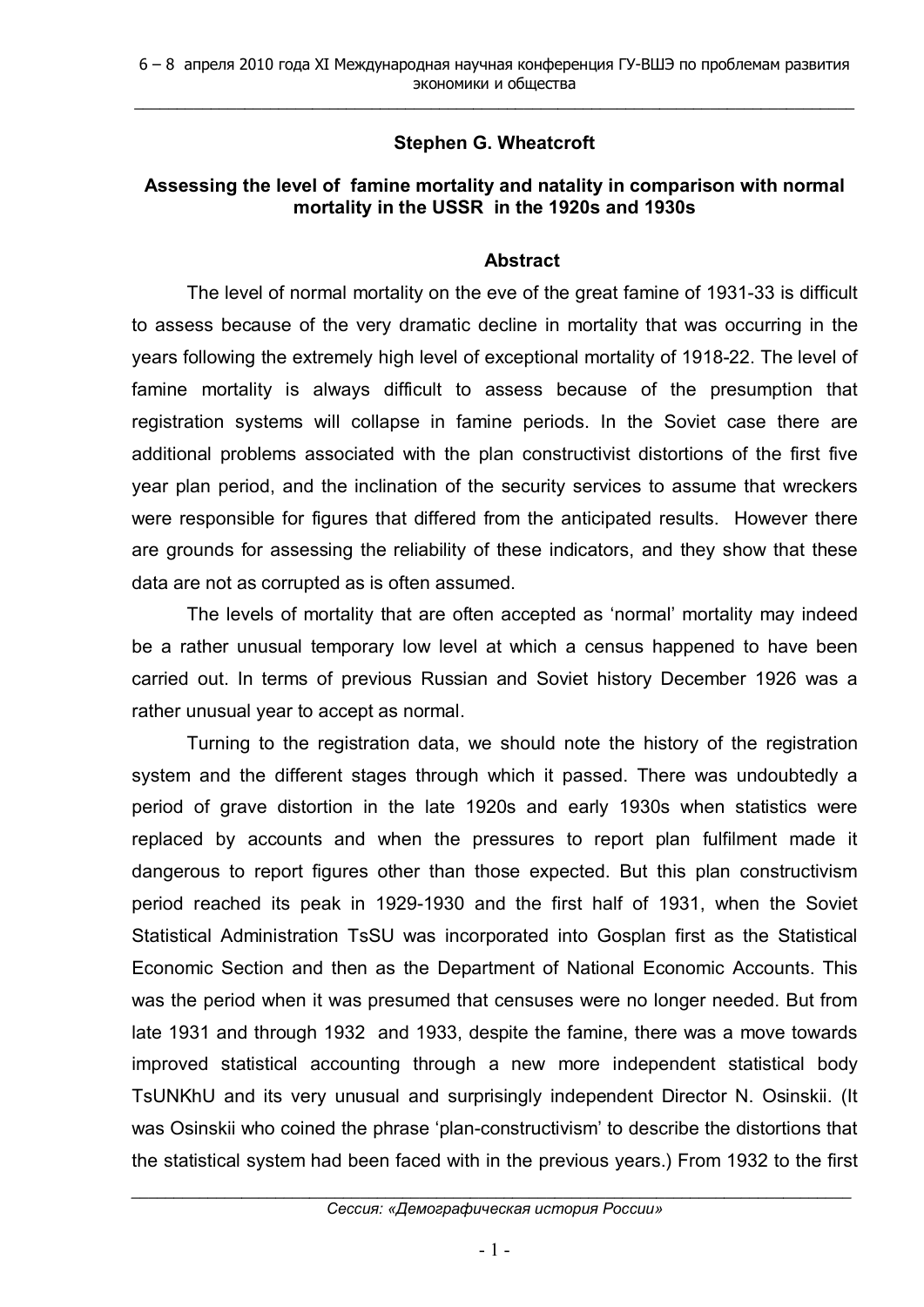half of 1934 there was a virtual renaissance in statistical thinking. Livestock censuses were carried out and plans were made to revive demographic censuses (although the latter were delayed fatefully to 1937). From 1934 with the establishment of NKVD-USSR the registration system ZAGS would fall under increasing political pressures from the security forces with claims of infiltration by wreckers who were alledgedly double recording deaths and under-recording births . So surprisingly the famine period was actually a period of relatively reliable statistical evaluation.

Apart from this we should note that there is an internal relationship between different parts of the demographic data and how they react in times of crisis. The demographic crisis associated with the famine is manifest by an elevation of mortality that coincides with a reduction in fertility and a reduction in natality after a 9 month lag. By contrast incomplete demographic registration will lead to an apparent fall in all indicators, which may be unreal. Therefore a close investigation of monthly mortality and natality data could provide us with an indication of whether the changes in pattern are a consequence of poor statistical registration or of the famine itself.

As regards the numerous reports that we have of breakdowns in the statistical system, we should note the difference between the conjunctural system, which undoubtedly broke down and the full annual system that by and large did not break down in Ukraine or European Russia. The conjunctural system was an early warning monthly system that required monthly data to be sent to the centre for processing within ten days of the end of the month. It was anticipated that many regions would not be able to complete their figures on time, and those that were late were simply advised to ensure that the monthly data was provided for the fuller and more important annual cycle, and completed one or two months after the end of the year. In the uncertain circumstances of the early stages of the famine there was undoubtedly great concerns about being the first to report bad news. Many offices may have run out of registration forms, abut others would have delayed reports out of a sense of caution. But by the end of the year there was already fuller internal acceptance of the famine and the annual reports look fairly complete.

This paper will re-examine the evidence provided by the 1926, 1937 and 1939 censuses and the monthly regional birth and death registration data (from completed annual reporting cycles) for the 1920s and 1930s to re-assess the scale and incidence